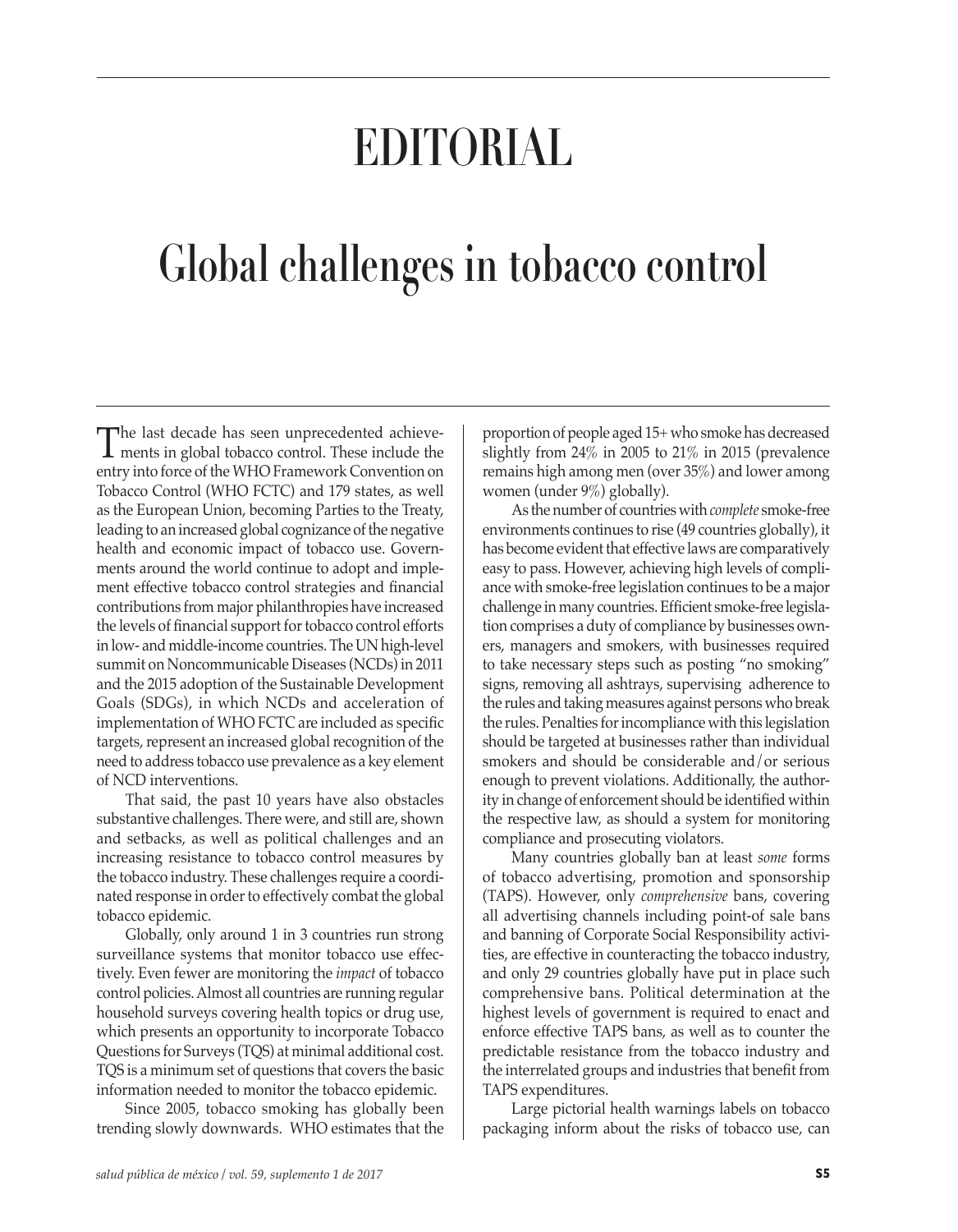reduce tobacco use and can be implemented at practically no cost to governments. Globally, 42 countries have large, graphic warnings in place, covering at least 50% of the package. The tobacco industry uses many tactics to prevent or delay implementation of health warnings. Spurious industry arguments can be countered with facts about the effectiveness and legality of large, graphic warning labels.

Plain (standardized) packaging of tobacco products reduces the attractiveness of tobacco products, limits advertising and promotion on product packaging, minimizes misleading packaging and boosts the effectiveness of health warnings. In December 2012, Australia became the first country to implement plain packaging on all tobacco products, and more recently UK and France have adopted plain packaging legislation. Despite the tobacco industry's rigorous efforts to block plain packaging, a growing number of countries are taking this step.

Tobacco taxation is one of the most effective and cost-effective tobacco control policy interventions. Increase in excise taxes, which results in increases in prices reduce tobacco consumption through increased cessation, reduced smoking intensity and reduced smoking initiation. Tobacco taxes represent a "win-win" for public health and public finances, yet tobacco taxes remain the least implemented tobacco control policy measure globally.

A number of challenges drive the poor implementation of tobacco taxes. Firstly, in many countries a lack of collaboration between the health and finance sectors means a poor understanding of the health implications of tobacco use by the finance sector, and a poor understanding of the health benefits of reduced tobacco use as a result of tax increases. In many cases the finance sector is under the false impression that increases in tobacco taxes will reduce revenues and present threats to the broader economy. Secondly, while increasing tobacco taxes are effective, complex and weak tax structures result in the benefits of reduced consumption and increased revenues being undermined. There is a consensus that countries should implement excise tax systems that are simple and emphasise specific taxes. However, many countries still rely on tiered and ad valorem systems with poorly defined tax bases. Thirdly, poor tax administration systems means that taxes can be under collected and undermined by the illicit trade in tobacco products.

Countries should ensure that tax and prices increases are large enough and regular to ensure that tobacco products become less affordable over time.

Illicit trade in tobacco products can undermine tobacco tax systems as well as tobacco control poli-

cies, thereby increasing tobacco use. Hoping to deter governments from increasing tobacco taxes, the tobacco industry argues that tax increases lead to illicit trade. However, evidence from around the world shows that even in the presence of illicit trade, tax increases still lead to higher tax revenues and real reductions in tobacco use. The WHO FCTC Conference of the Parties (COP) adopted at its 5th session the *Protocol to Eliminate Illicit Trade in Tobacco Products*. The protocol highlights the need for strong control of the tobacco product supply chain as part of an effective approach to stemming illicit trade.

#### **Tobacco Industry Interference**

The tobacco industry mobilizes substantial resources for a wide range of tactics to weaken, undermine, and obstruct effective implementation of the tobacco control measures of the WHO FCTC. Some activities are conducted candidly, while others are more concealed. Tobacco Industry interference tactics include:

- Hijack the political and legislative process;
- inflating the economic importance of the industry;
- manipulating public opinion to gain the facade of respectability;
- constructing support through front groups;
- discrediting proven science; and
- threatening governments with litigation or the threat of litigation.

All industry attempts at interference –if recognised and regularly monitored– can be successfully thwarted - identifying and understanding the several tactics is crucial.

### **Conclusion**

Implementing effective tobacco control measures in *every* country is neither quickly achievable nor easy. It can be difficult to generate enough political will to adopt and implement strong tobacco control laws and to be able to overcome the strong opposition from the tobacco industry.

But evidence from around the world shows that it is *possible* for all countries, independent of the income level, to protect the health of their people. Numerous governments around the world have identified and put in place the most cost-effective measures for reducing tobacco use in line with the WHO FCTC, such as:

reducing the affordability of tobacco products by increasing tobacco excise taxes;